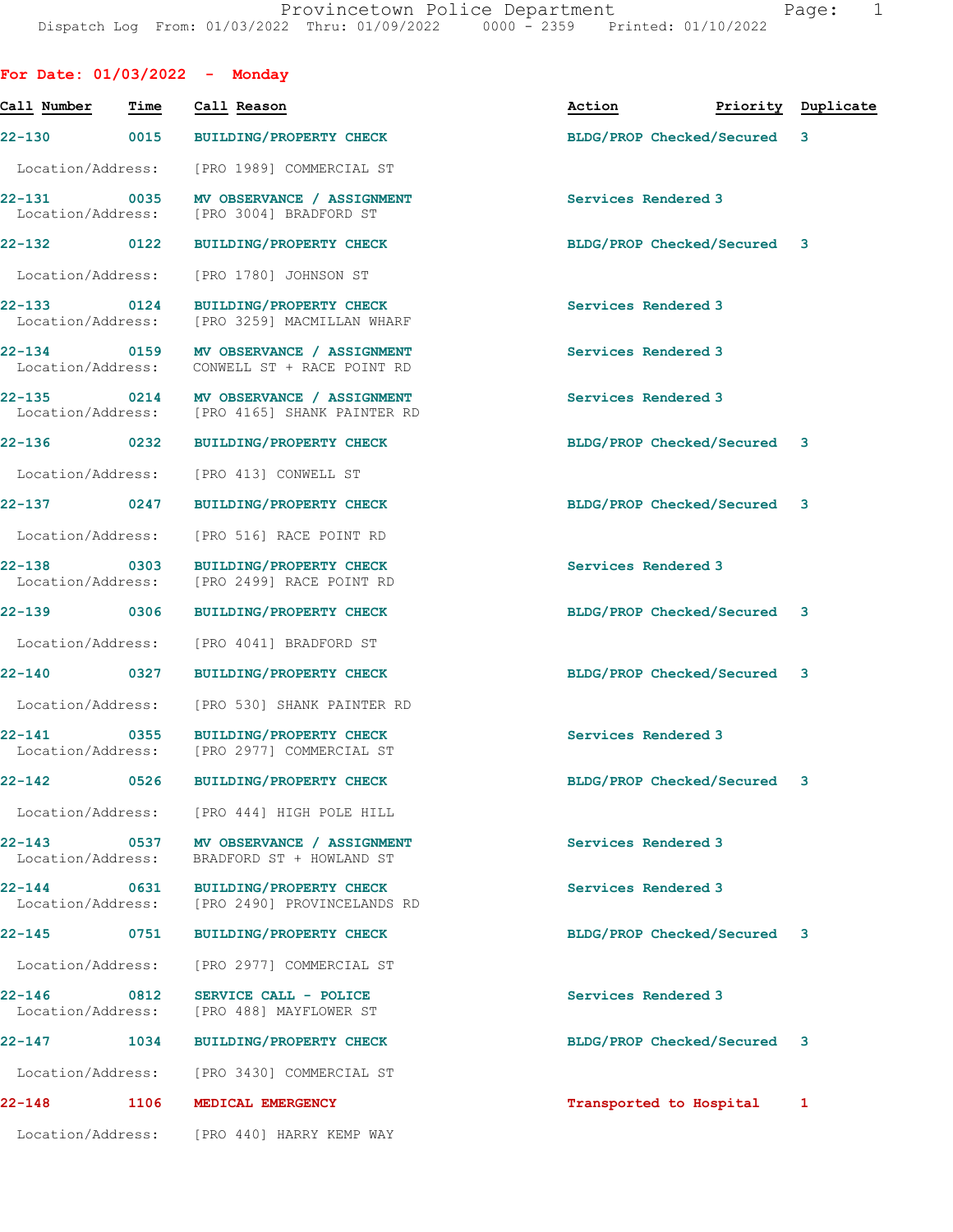22-149 1123 LOST PROPERTY Services Rendered 3 Location/Address: [PRO 112] COMMERCIAL ST

22-151 1159 PARKING COMPLAINT<br>
Location/Address: [PRO 3771] COMMERCIAL ST

22-152 1349 MV OBSERVANCE / ASSIGNMENT Services Rendered 3<br>
Location/Address: [PRO 2521] ROUTE 6 Location/Address:

Location/Address: [PRO 526] RYDER ST EXT

[PRO 3771] COMMERCIAL ST

Location/Address: [PRO 2499] RACE POINT RD

22-155 1451 SERVICE CALL - POLICE Services Rendered 3 Location/Address: [PRO 488] MAYFLOWER ST

22-157 1531 MV OBSERVANCE / ASSIGNMENT Services Rendered 3 Location/Address: ROUTE 6 + SNAIL RD

Location/Address: [PRO 2977] COMMERCIAL ST

22-160 1541 MV OBSERVANCE / ASSIGNMENT Services Rendered 3<br>
Location/Address: COMMERCIAL ST + BERRY LN COMMERCIAL ST + BERRY LN

22-161 1641 MV OBSERVANCE / ASSIGNMENT Services Rendered 3 Location/Address: BRADFORD ST + STANDISH ST

Location/Address: ROUTE 6 + CONWELL ST

22-163 1726 MV STOP VERBAL WARNING 3 Location/Address: SHANK PAINTER RD + JEROME SMITH RD

22-164 1903 MV OBSERVANCE / ASSIGNMENT Services Rendered 3 Location/Address: BRADFORD ST + HOWLAND ST

22-165 1904 BUILDING/PROPERTY CHECK Services Rendered 3<br>
Location/Address: [PRO 537] SHANK PAINTER RD [PRO 537] SHANK PAINTER RD

22-166 1914 BUILDING/PROPERTY CHECK Services Rendered 3

22-167 1942 BUILDING/PROPERTY CHECK Services Rendered 3 Location/Address: [PRO 3259] MACMILLAN WHARF

22-168 2011 BUILDING/PROPERTY CHECK Services Rendered 3 Location/Address: [PRO 2539] RYDER ST EXT

Location/Address: [PRO 221] COMMERCIAL ST

Location/Address: [PRO 2483] COMMERCIAL ST

Location/Address: [PRO 2540] RACE POINT RD

Location/Address: [PRO 519] RACE POINT RD

22-173 2219 BUILDING/PROPERTY CHECK Services Rendered 3 Location/Address: [PRO 530] SHANK PAINTER RD

22-153 1411 BUILDING/PROPERTY CHECK BLDG/PROP Checked/Secured 3

22-159 1536 BUILDING/PROPERTY CHECK BLDG/PROP Checked/Secured 3

22-162 1715 MV STOP Citation / Warning Issued 3

22-169 2018 HAZARDS 2018 2018 2018 2018 2018 2018 2018 2021

22-170 2059 BUILDING/PROPERTY CHECK BLDG/PROP Checked/Secured 3

22-171 2106 BUILDING/PROPERTY CHECK BLDG/PROP Checked/Secured 3

22-172 2202 BUILDING/PROPERTY CHECK BLDG/PROP Checked/Secured 3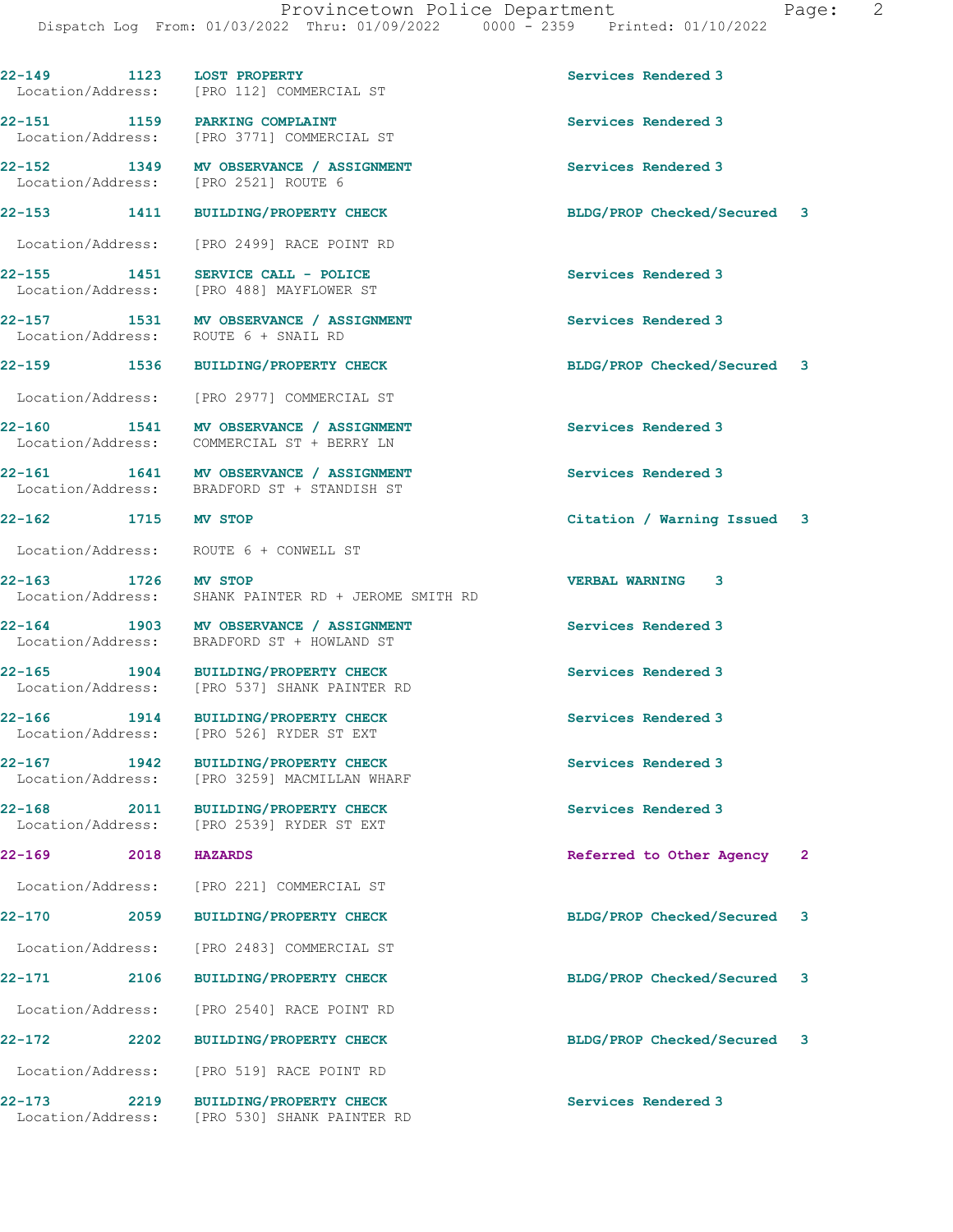## For Date: 01/04/2022 - Tuesday

| $22 - 176$        | 0013 | MV OBSERVANCE / ASSIGNMENT | Services Rendered 3 |
|-------------------|------|----------------------------|---------------------|
| Location/Address: |      | COMMERCIAL ST + SNAIL RD   |                     |
|                   |      |                            |                     |

Location/Address: [PRO 545] SHANK PAINTER RD

22-178 0020 ALARM - GENERAL Services Rendered 1 Location/Address: [PRO 2859] BRADFORD ST

22-180 0046 HAZARDS Removed Hazard 2

22-183 0117 BUILDING/PROPERTY CHECK Services Rendered 3

22-194 0814 SERVICE CALL - POLICE Services Rendered 3

22-179 0030 PARKING COMPLAINT Services Rendered 3 Location/Address: [PRO 2186] BRADFORD ST

Location/Address: ROUTE 6 + SNAIL RD

22-181 0059 ALARM - GENERAL Services Rendered 1 Location/Address: [PRO 1714] COMMERCIAL ST

Location/Address: [PRO 554] TREMONT ST

Location/Address: [PRO 2520] PRINCE ST

22-184 0123 HAZARDS<br>
Location/Address: [PRO 1180] COMMERCIAL ST<br>
Removed Hazard 2 [PRO 1180] COMMERCIAL ST

22-185 0151 BUILDING/PROPERTY CHECK Services Rendered 3<br>
Location/Address: [PRO 2977] COMMERCIAL ST [PRO 2977] COMMERCIAL ST

22-186 0159 MV OBSERVANCE / ASSIGNMENT Services Rendered 3 Location/Address: [PRO 3243] SHANK PAINTER RD

Location/Address: [PRO 517] RACE POINT RD

22-188 0346 BUILDING/PROPERTY CHECK Services Rendered 3 Location/Address: [PRO 2512] JEROME SMITH RD

Location/Address: [PRO 379] COMMERCIAL ST

22-190 0501 MV OBSERVANCE / ASSIGNMENT Services Rendered 3 Location/Address: RYDER ST + BRADFORD ST

22-191 0627 BUILDING/PROPERTY CHECK Services Rendered 3 Location/Address: [PRO 2977] COMMERCIAL ST

22-192 0754 BUILDING/PROPERTY CHECK Services Rendered 3 Location/Address: [PRO 2512] JEROME SMITH RD

22-193 0809 FOLLOW UP COMMERCIAL ST CONSTRUCTED Services Rendered 2<br>
Services Rendered 2<br>
Services Rendered 2 [PRO 221] COMMERCIAL ST

Location/Address: [PRO 569] WINSLOW ST

22-177 0018 BUILDING/PROPERTY CHECK BLDG/PROP Checked/Secured 3

22-182 0117 BUILDING/PROPERTY CHECK BLDG/PROP Checked/Secured 3

22-187 0251 BUILDING/PROPERTY CHECK BLDG/PROP Checked/Secured 3

22-189 0352 BUILDING/PROPERTY CHECK BLDG/PROP Checked/Secured 3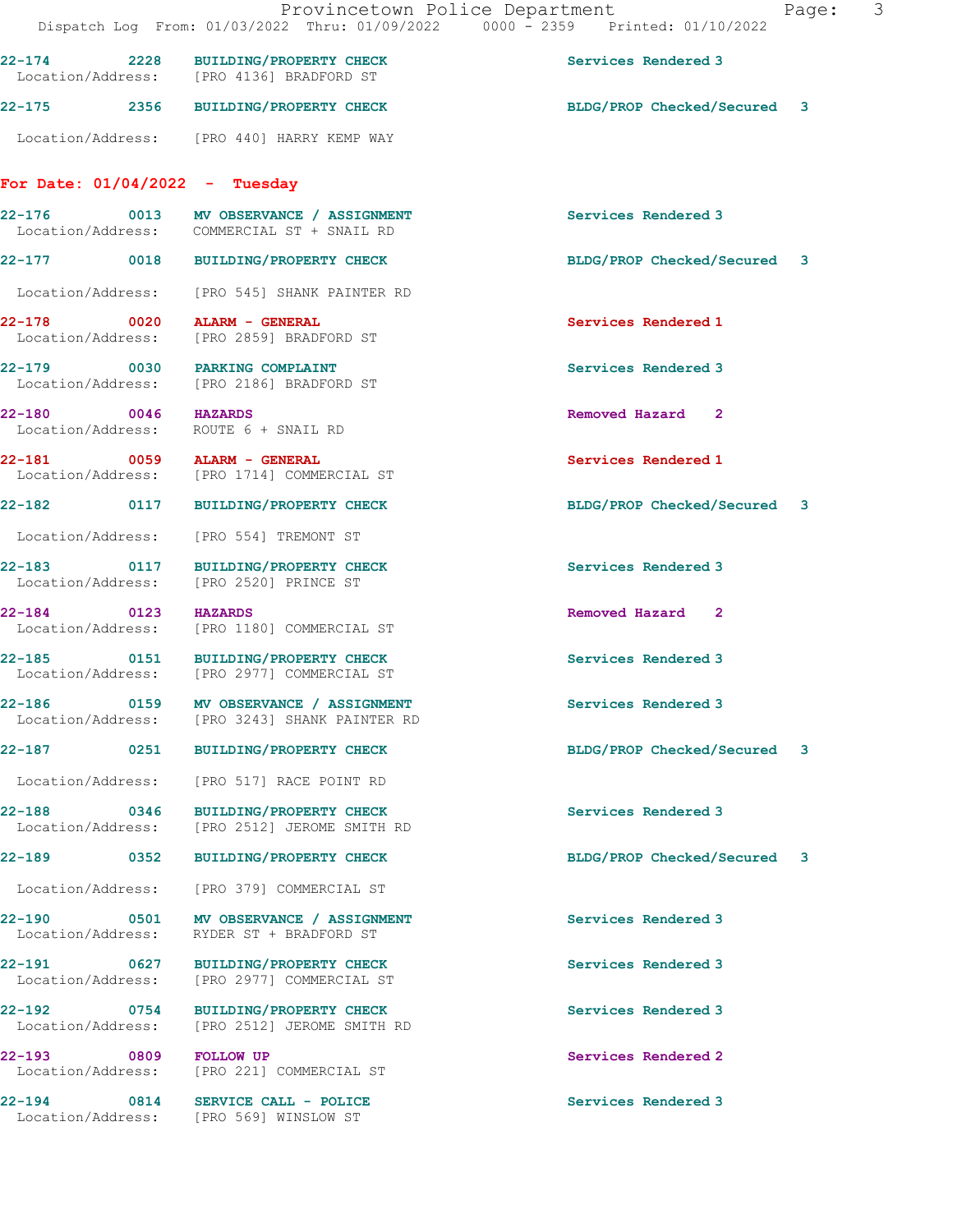22-196 0913 MV OBSERVANCE / ASSIGNMENT Services Rendered 3 Location/Address: [PRO 3440] ROUTE 6 22-197 0932 BUILDING/PROPERTY CHECK BLDG/PROP Checked/Secured 3 Location/Address: [PRO 3450] JEROME SMITH RD 22-198 1122 BUILDING/PROPERTY CHECK Services Rendered 3 Location/Address: [PRO 2206] PILGRIMS LANDING 22-199 1123 MV OBSERVANCE / ASSIGNMENT Services Rendered 3 Location/Address: [PRO 72] PROVINCELANDS RD 22-200 1127 ASSAULT Services Rendered 1 Location/Address: [PRO 1732] BAYBERRY AVE 22-201 1241 ALARM - FIRE False Alarm 1 Location/Address: [PRO 511] HOLWAY AVE 22-202 1247 MEDICAL EMERGENCY PATIENT REFUSAL 1 [PRO 3296] SHANK PAINTER RD 22-203 1304 MEDICAL EMERGENCY 1 22-203 Transported to Hospital 1 Location/Address: [PRO 440] HARRY KEMP WAY 22-204 1346 MEDICAL EMERGENCY Transported to Hospital 1 Location/Address: [PRO 440] HARRY KEMP WAY 22-206 1500 911 - GENERAL Could Not Locate 1 Location/Address: STANDISH ST 22-207 1523 SERVICE CALL - POLICE Services Rendered 3 Location/Address: [PRO 488] MAYFLOWER ST 22-208 1523 SERVICE CALL - POLICE Services Rendered 3 Location/Address: [PRO 569] WINSLOW ST 22-209 1523 ASSIST CITIZEN Services Rendered 3 Location/Address: [PRO 2909] COMMERCIAL ST 22-210 1537 HAZARDS Removed Hazard 2 Location/Address: ROUTE 6 22-211 1545 LARCENY / FORGERY / FRAUD SPOKEN TO 2 Location/Address: [PRO 945] HOBSON AVE 22-212 1548 MEDICAL EMERGENCY PATIENT REFUSAL 1 Location/Address: [PRO 1463] COMMERCIAL ST 22-213 1653 FOLLOW UP Services Rendered 2 Location/Address: [PRO 542] SHANK PAINTER RD 22-214 1702 ANIMAL CALL 2 (CONE ON ARRIVAL 2 Location/Address: [PRO 367] COMMERCIAL ST [PRO 367] COMMERCIAL ST 22-215 2021 MV OBSERVANCE / ASSIGNMENT Services Rendered 3 Location/Address: ROUTE 6 + SNAIL RD 22-216 2036 MV OBSERVANCE / ASSIGNMENT Services Rendered 3

Location/Address: BRADFORD ST + STANDISH ST

22-217 2104 MV STOP VERBAL WARNING 3 Location/Address: BRADFORD ST + HANCOCK ST

22-218 2115 MV OBSERVANCE / ASSIGNMENT No Action Required 3

Location/Address: BRADFORD ST + HOWLAND ST

22-219 2116 ALARM - FIRE Services Rendered 1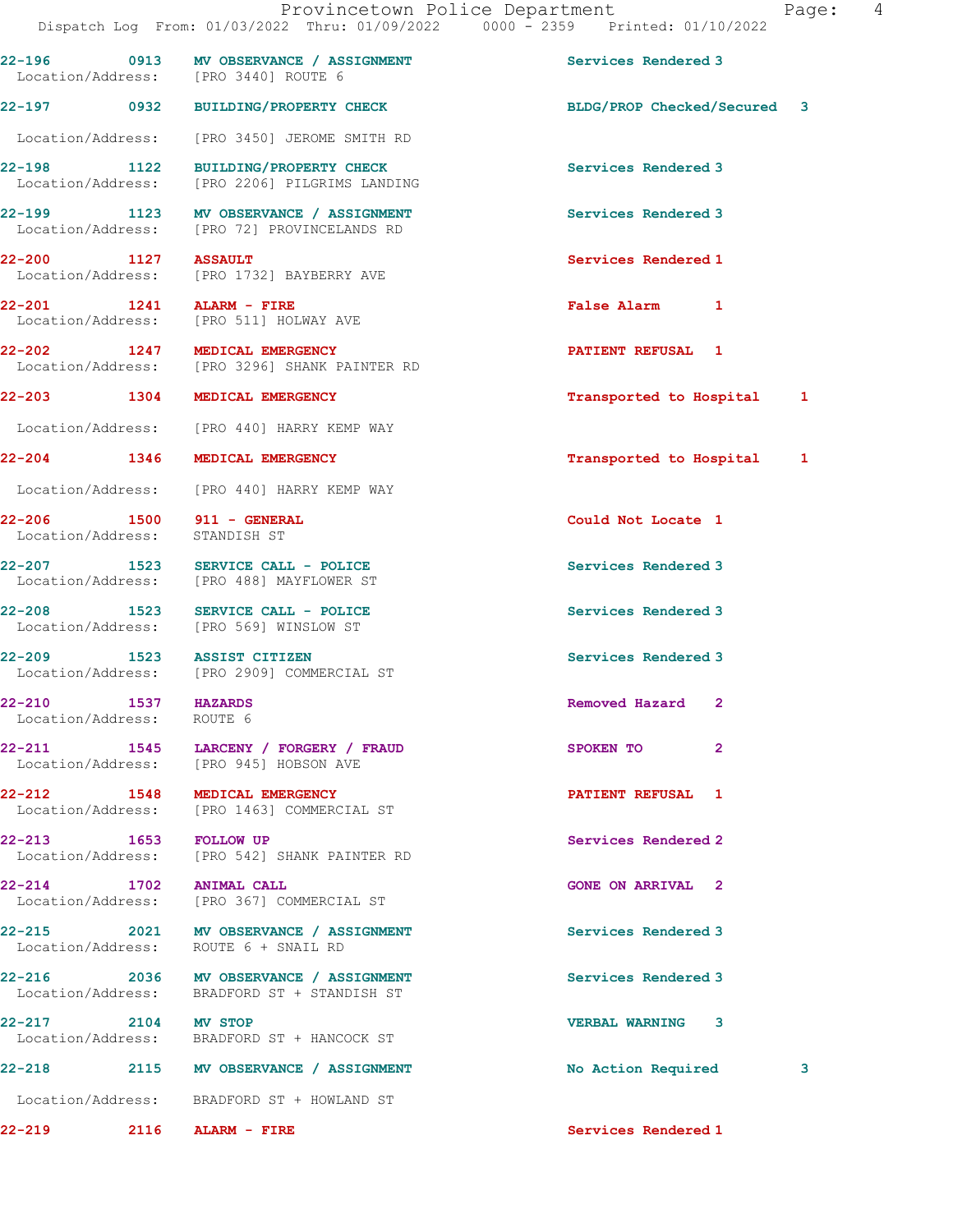|                    |                                                                                   | 5<br>Provincetown Police Department<br>Page:<br>Dispatch Log From: 01/03/2022 Thru: 01/09/2022 0000 - 2359 Printed: 01/10/2022 |
|--------------------|-----------------------------------------------------------------------------------|--------------------------------------------------------------------------------------------------------------------------------|
|                    | Location/Address: [PRO 511] HOLWAY AVE                                            |                                                                                                                                |
| $22 - 220$         | 2201 BUILDING/PROPERTY CHECK<br>Location/Address: [PRO 175] COMMERCIAL ST         | Services Rendered 3                                                                                                            |
| 2203<br>$22 - 221$ | <b>MV STOP</b><br>Location/Address: HOWLAND ST + WILLOW DR                        | $\mathbf{3}$<br><b>VERBAL WARNING</b>                                                                                          |
| $22 - 223$         | 2230 ASSIST DEPARTMENT / MUTUAL AID<br>Location/Address: [PRO 3950] COMMERCIAL ST | Services Rendered 3                                                                                                            |
| 2249<br>$22 - 224$ | <b>BUILDING/PROPERTY CHECK</b>                                                    | BLDG/PROP Checked/Secured 3                                                                                                    |
|                    | Location/Address: [PRO 530] SHANK PAINTER RD                                      |                                                                                                                                |
| 22-225 2342        | MV OBSERVANCE / ASSIGNMENT<br>Location/Address: [PRO 3430] COMMERCIAL ST          | Services Rendered 3                                                                                                            |
| $22 - 226$         | 2347 BUILDING/PROPERTY CHECK<br>Location/Address: [PRO 3259] MACMILLAN WHARF      | Services Rendered 3                                                                                                            |
| 2359<br>$22 - 227$ | <b>BUILDING/PROPERTY CHECK</b>                                                    | BLDG/PROP Checked/Secured 3                                                                                                    |
|                    | Location/Address: [PRO 1952] COMMERCIAL ST                                        |                                                                                                                                |

For Date: 01/05/2022 - Wednesday

| 22-228 0016 | <b>BUILDING/PROPERTY CHECK</b><br>Location/Address: [PRO 564] BAYBERRY AVE           | Services Rendered 3         |
|-------------|--------------------------------------------------------------------------------------|-----------------------------|
|             | 22-229 0023 BUILDING/PROPERTY CHECK<br>Location/Address: [PRO 530] SHANK PAINTER RD  | Services Rendered 3         |
|             | 22-230 0119 BUILDING/PROPERTY CHECK                                                  | BLDG/PROP Checked/Secured 3 |
|             | Location/Address: [PRO 106] COMMERCIAL ST                                            |                             |
| 22-231 0126 | SERVICE CALL - POLICE                                                                | BLDG/PROP Checked/Secured 3 |
|             | Location/Address: [PRO 539] SHANK PAINTER RD                                         |                             |
|             | 22-232 0144 MV OBSERVANCE / ASSIGNMENT<br>Location/Address: [PRO 94] BRADFORD ST     | Services Rendered 3         |
|             | 22-233 0154 BUILDING/PROPERTY CHECK                                                  | BLDG/PROP Checked/Secured 3 |
|             | Location/Address: [PRO 440] HARRY KEMP WAY                                           |                             |
| 22-234 0157 | <b>BUILDING/PROPERTY CHECK</b>                                                       | BLDG/PROP Checked/Secured 3 |
|             | Location/Address: [PRO 512] PRINCE ST                                                |                             |
|             | 22-235 0314 BUILDING/PROPERTY CHECK                                                  | BLDG/PROP Checked/Secured 3 |
|             | Location/Address: [PRO 3609] COMMERCIAL ST                                           |                             |
| 22-236 0315 | <b>BUILDING/PROPERTY CHECK</b>                                                       | BLDG/PROP Checked/Secured 3 |
|             | Location/Address: [PRO 1638] COMMERCIAL ST                                           |                             |
|             | 22-237 0358 BUILDING/PROPERTY CHECK                                                  | BLDG/PROP Checked/Secured 3 |
|             | Location/Address: [PRO 516] RACE POINT RD                                            |                             |
| $22 - 238$  | 0457 MV OBSERVANCE / ASSIGNMENT<br>Location/Address: SNAIL RD + COMMERCIAL ST        | Services Rendered 3         |
|             | 22-240 0556 MV OBSERVANCE / ASSIGNMENT<br>Location/Address: [PRO 444] HIGH POLE HILL | Services Rendered 3         |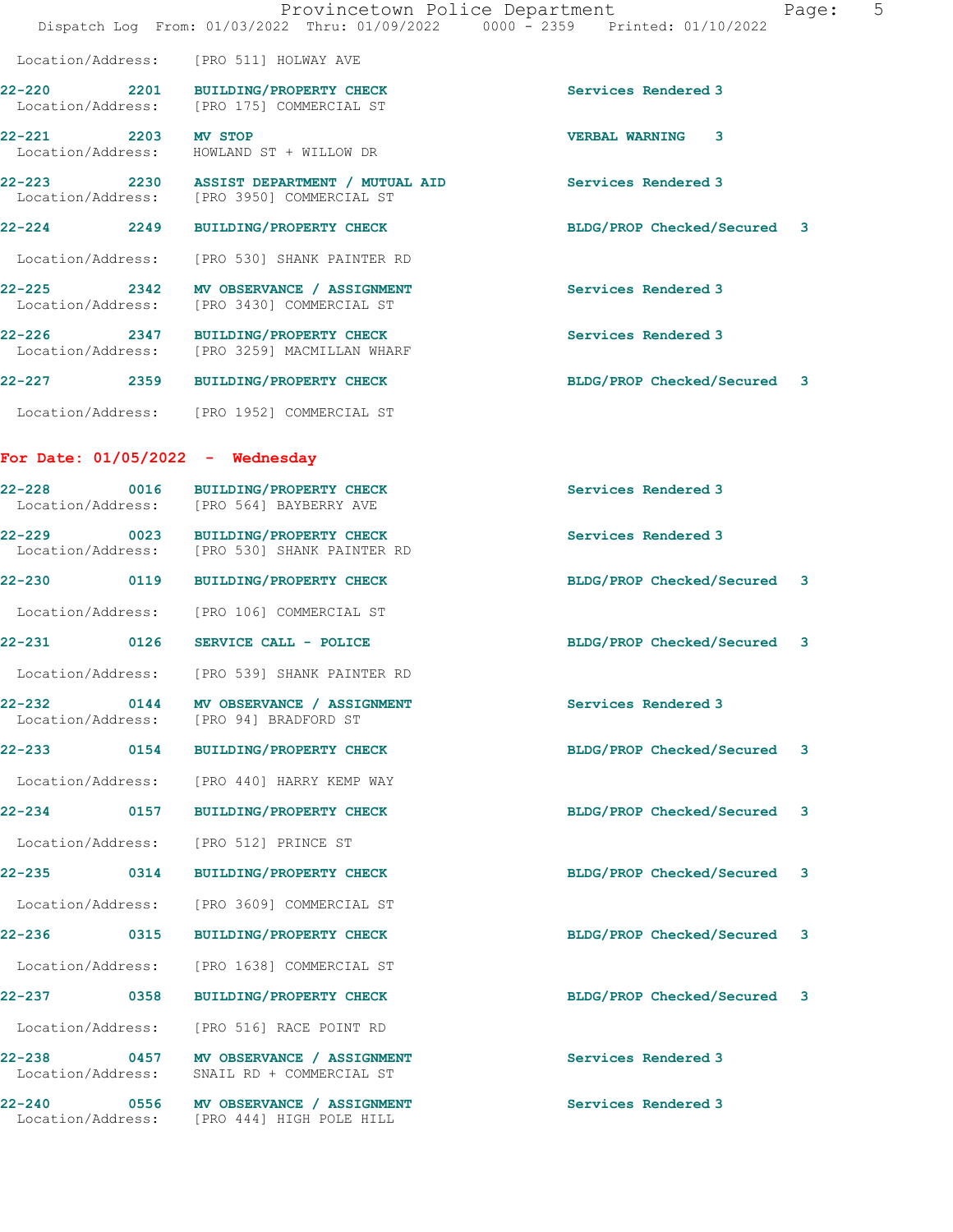Dispatch Log From: 01/03/2022 Thru: 01/09/2022 0000 - 2359 Printed: 01/10/2022 22-239 0557 BUILDING/PROPERTY CHECK BLDG/PROP Checked/Secured 3 Location/Address: [PRO 1886] BRADFORD ST 22-241 0641 BUILDING/PROPERTY CHECK Services Rendered 3 Location/Address: [PRO 106] COMMERCIAL ST 22-242 0724 MEDICAL EMERGENCY **120 CONTACT 1** Transported to Hospital 1 Location/Address: [PRO 3222] ALDEN ST 22-243 0817 MEDICAL EMERGENCY **120 CONTACT 1** Transported to Hospital 1 Location/Address: [PRO 658] MOZART AVE 22-245 0827 MV OBSERVANCE / ASSIGNMENT Services Rendered 3 Location/Address: [PRO 447] JEROME SMITH RD 22-246 0911 BUILDING/PROPERTY CHECK Services Rendered 3 Location/Address: [PRO 2206] PILGRIMS LANDING 22-247 0943 MEDICAL EMERGENCY Transported to Hospital 1 Location/Address: [PRO 440] HARRY KEMP WAY 22-250 1058 LOST PROPERTY<br>
Location/Address: [PRO 542] SHANK PAINTER RD<br>
Services Rendered 3 [PRO 542] SHANK PAINTER RD 22-251 1203 FOLLOW UP **FOLLOW UP** 2<br>
Location/Address: [PRO 2496] BAYBERRY AVE [PRO 2496] BAYBERRY AVE 22-253 1302 PARKING COMPLAINT Unfounded 3 Location/Address: [PRO 526] RYDER ST EXT 22-254 1401 BUILDING/PROPERTY CHECK Services Rendered 3 Location/Address: [PRO 3259] MACMILLAN WHARF 22-255 1425 MV OBSERVANCE / ASSIGNMENT Services Rendered 3 Location/Address: ROUTE 6 + SNAIL RD 22-256 1448 SERVICE CALL - POLICE Services Rendered 3 Location/Address: [PRO 488] MAYFLOWER ST 22-257 1457 SERVICE CALL - POLICE Services Rendered 3 Location/Address: [PRO 569] WINSLOW ST 22-258 1610 BUILDING/PROPERTY CHECK Services Rendered 3 Location/Address: [PRO 2499] RACE POINT RD 22-259 1735 BUILDING/PROPERTY CHECK Services Rendered 3<br>
Location/Address: [PRO 2577] BRADFORD ST [PRO 2577] BRADFORD ST 22-260 1747 BUILDING/PROPERTY CHECK Services Rendered 3 Location/Address: [PRO 2540] RACE POINT RD 22-261 1753 MV OBSERVANCE / ASSIGNMENT Services Rendered 3<br>
Location/Address: [PRO 4136] BRADFORD ST [PRO 4136] BRADFORD ST 22-262 1813 MV DISABLED GONE ON ARRIVAL 2 Location/Address: ROUTE 6 22-263 1903 COMPLAINT - GENERAL SPOKEN TO 3 Location/Address: [PRO 2539] RYDER ST EXT 22-264 1925 BUILDING/PROPERTY CHECK Services Rendered 3 Location/Address: [PRO 106] COMMERCIAL ST 22-265 1952 BUILDING/PROPERTY CHECK Services Rendered 3 Location/Address: [PRO 2540] RACE POINT RD 22-266 2045 MV OBSERVANCE / ASSIGNMENT Services Rendered 3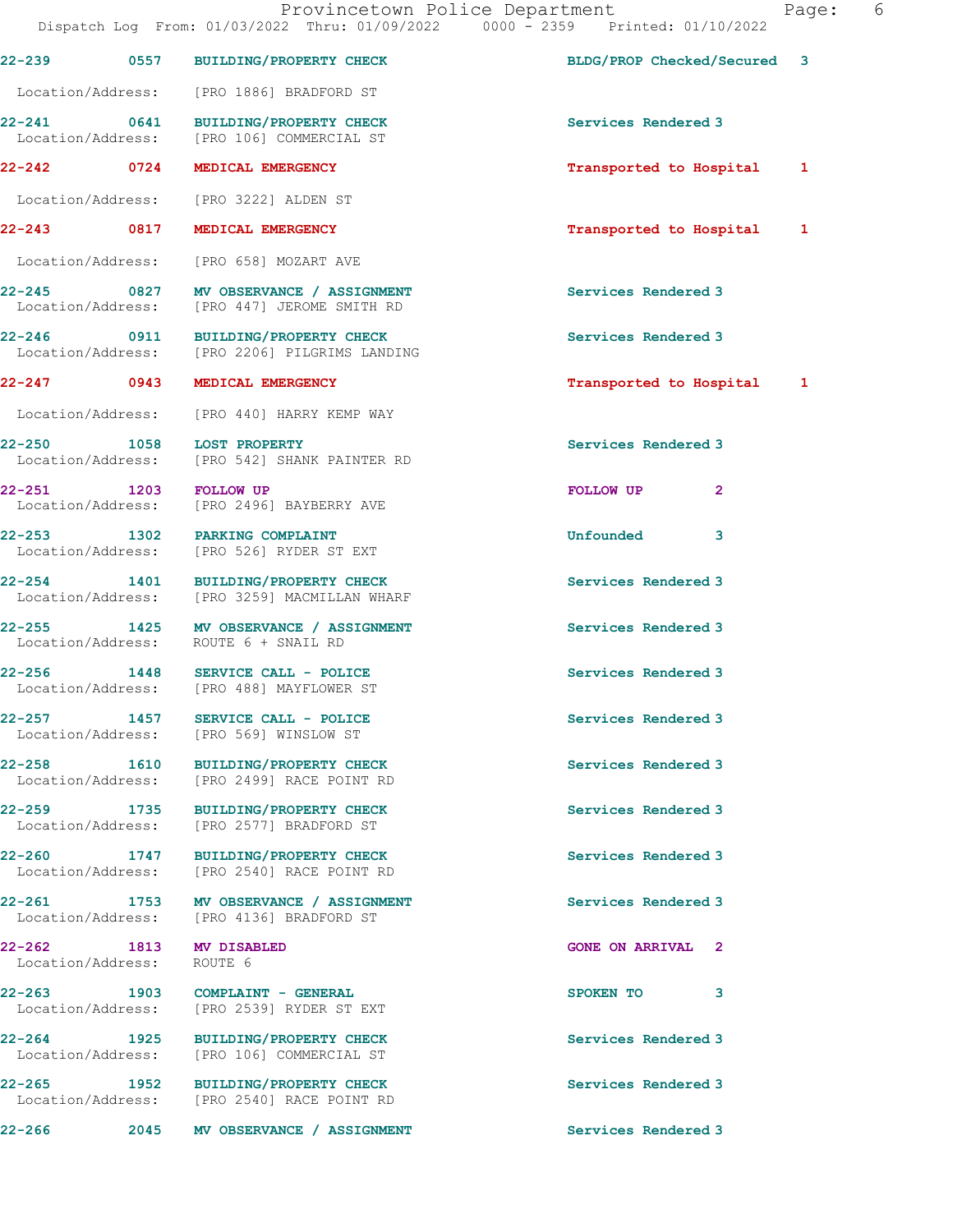|                                     |      | Provincetown Police Department<br>Dispatch Log From: 01/03/2022 Thru: 01/09/2022 0000 - 2359 Printed: 01/10/2022 |                             | 7<br>Page: |
|-------------------------------------|------|------------------------------------------------------------------------------------------------------------------|-----------------------------|------------|
|                                     |      | Location/Address: [PRO 3440] ROUTE 6                                                                             |                             |            |
| 22-267<br>Location/Address: ROUTE 6 | 2048 | <b>MV STOP</b>                                                                                                   | <b>VERBAL WARNING 3</b>     |            |
|                                     |      | 22-268 2211 BUILDING/PROPERTY CHECK<br>Location/Address: [PRO 2977] COMMERCIAL ST                                | Services Rendered 3         |            |
|                                     |      | 22-269 2326 MV OBSERVANCE / ASSIGNMENT<br>Location/Address: BRADFORD ST + RYDER ST                               | Services Rendered 3         |            |
| For Date: $01/06/2022 - Thursday$   |      |                                                                                                                  |                             |            |
| $\sim$ 0007<br>22-270               |      | BUILDING/PROPERTY CHECK<br>Location/Address: [PRO 1989] COMMERCIAL ST                                            | Services Rendered 3         |            |
| 22-271 0012                         |      | <b>BUILDING/PROPERTY CHECK</b>                                                                                   | BLDG/PROP Checked/Secured 3 |            |
|                                     |      | Location/Address: [PRO 488] MAYFLOWER ST                                                                         |                             |            |
| Location/Address:                   |      | 22-272 0103 MV OBSERVANCE / ASSIGNMENT<br>CONWELL ST + ROUTE 6                                                   | Services Rendered 3         |            |
|                                     |      | 22-273 0115 BUILDING/PROPERTY CHECK<br>Location/Address: [PRO 444] HIGH POLE HILL                                | Services Rendered 3         |            |
| Location/Address:                   |      | 22-274 0201 MV OBSERVANCE / ASSIGNMENT<br>[PRO 2512] JEROME SMITH RD                                             | Services Rendered 3         |            |
| 22-275 0225                         |      | <b>BUILDING/PROPERTY CHECK</b>                                                                                   | BLDG/PROP Checked/Secured 3 |            |
|                                     |      | Location/Address: [PRO 1638] COMMERCIAL ST                                                                       |                             |            |
|                                     |      | 22-276 0324 ALARM - GENERAL<br>Location/Address: PROVINCE RD + SHANK PAINTER RD                                  | Services Rendered 1         |            |
|                                     |      | 22-277 0520 BUILDING/PROPERTY CHECK                                                                              | BLDG/PROP Checked/Secured 3 |            |
|                                     |      | Location/Address: [PRO 3296] SHANK PAINTER RD                                                                    |                             |            |
| $22 - 278$                          | 0521 | BUILDING/PROPERTY CHECK                                                                                          | BLDG/PROP Checked/Secured 3 |            |
|                                     |      | Location/Address: [PRO 1778] SHANK PAINTER RD                                                                    |                             |            |
|                                     |      | 22-279 0532 MV OBSERVANCE / ASSIGNMENT<br>Location/Address: ROUTE 6 + HOWLAND ST                                 | Services Rendered 3         |            |
|                                     |      | 22-280 0536 MV OBSERVANCE / ASSIGNMENT<br>Location/Address: [PRO 3430] COMMERCIAL ST                             | Services Rendered 3         |            |
|                                     |      | 22-282 0812 SERVICE CALL - POLICE<br>Location/Address: [PRO 488] MAYFLOWER ST                                    | Services Rendered 3         |            |
|                                     |      | 22-283 0852 PARK, WALK & TALK<br>Location/Address: [PRO 3121] COMMERCIAL ST                                      | Services Rendered 3         |            |
| Location/Address:                   |      | 22-284 0948 BUILDING/PROPERTY CHECK<br>[PRO 2540] RACE POINT RD                                                  | Services Rendered 3         |            |
|                                     |      | 22-285 1039 PARK, WALK & TALK<br>Location/Address: [PRO 105] COMMERCIAL ST                                       | Services Rendered 3         |            |
| Location/Address:                   |      | 22-286 1155 MV OBSERVANCE / ASSIGNMENT<br>[PRO 1780] JOHNSON ST                                                  | Services Rendered 3         |            |
| 22-288<br>1312                      |      | MEDICAL EMERGENCY                                                                                                | Transported to Hospital 1   |            |
|                                     |      | Location/Address: [PRO 3222] ALDEN ST                                                                            |                             |            |
| 22-290                              | 1452 | SERVICE CALL - POLICE                                                                                            | Services Rendered 3         |            |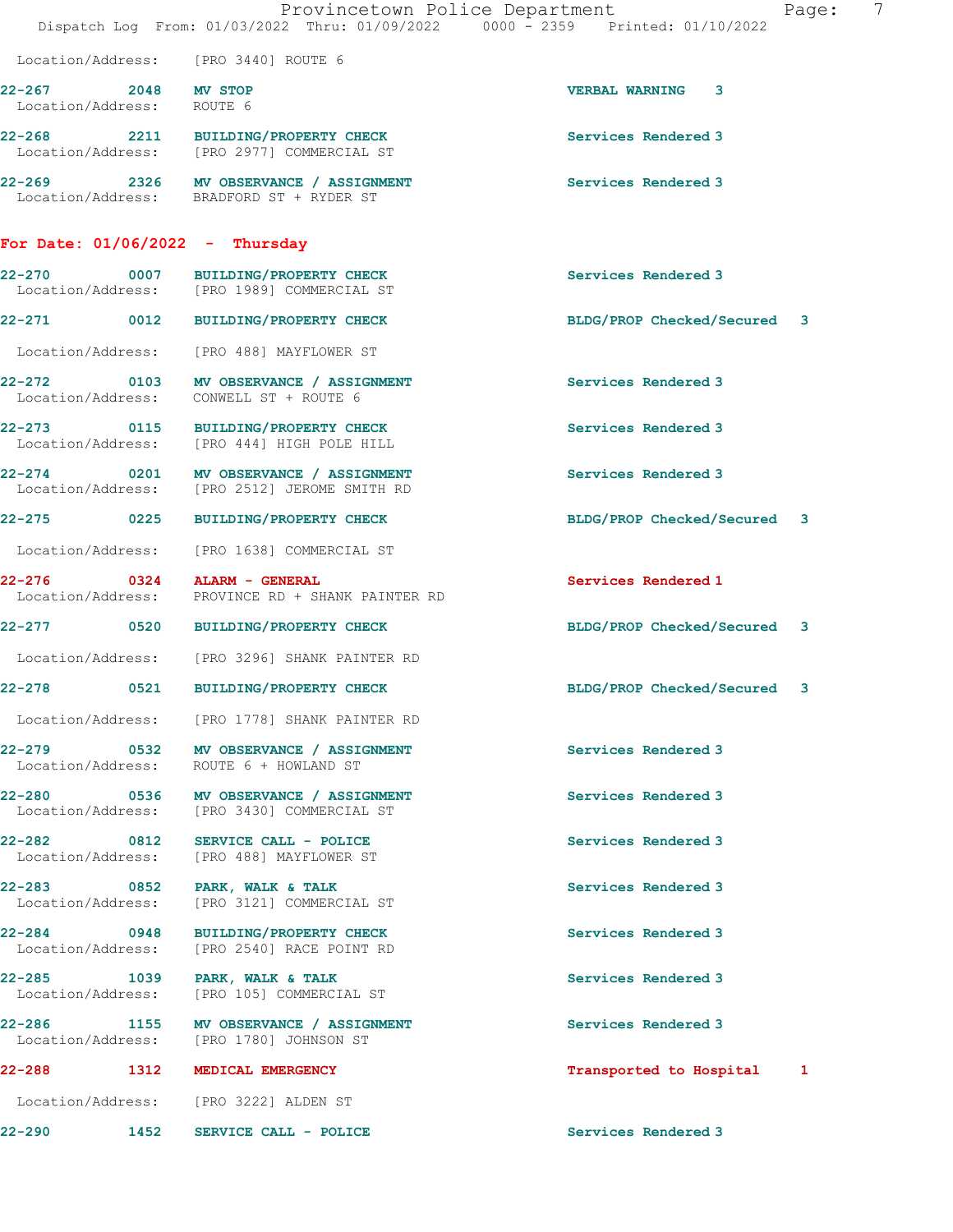22-291 1503 MEDICAL EMERGENCY 1888 120 Transported to Hospital 1

 Location/Address: [PRO 3222] ALDEN ST 22-293 1559 BUILDING/PROPERTY CHECK Services Rendered 3 Location/Address: [PRO 517] RACE POINT RD 22-294 1631 MV OBSERVANCE / ASSIGNMENT Services Rendered 3 Location/Address: [PRO 3430] COMMERCIAL ST 22-295 1711 BUILDING/PROPERTY CHECK Services Rendered 3 Location/Address: [PRO 444] HIGH POLE HILL 22-296 1739 ASSIST CITIZEN Services Rendered 3 Location/Address: [PRO 4157] COMMERCIAL ST 22-297 1952 MV OBSERVANCE / ASSIGNMENT Services Rendered 3<br>
Location/Address: RYDER ST + BRADFORD ST Location/Address: RYDER ST + BRADFORD ST 22-298 2008 BUILDING/PROPERTY CHECK BLDG/PROP Checked/Secured 3 Location/Address: [PRO 444] HIGH POLE HILL 22-299 2050 BUILDING/PROPERTY CHECK Services Rendered 3<br>
Location/Address: [PRO 3259] MACMILLAN WHARF [PRO 3259] MACMILLAN WHARF 22-300 2109 MV OBSERVANCE / ASSIGNMENT Services Rendered 3 Location/Address: BRADFORD ST + HOWLAND ST

22-302 2206 BUILDING/PROPERTY CHECK BLDG/PROP Checked/Secured 3 Location/Address: [PRO 530] SHANK PAINTER RD

22-303 2230 MV OBSERVANCE / ASSIGNMENT Services Rendered 3 Location/Address: [PRO 3287] ROUTE 6

22-304 2343 MV OBSERVANCE / ASSIGNMENT Services Rendered 3<br>
Location/Address: [PRO 4136] BRADFORD ST [PRO 4136] BRADFORD ST

22-305 2355 MV OBSERVANCE / ASSIGNMENT Services Rendered 3 Location/Address: ROUTE 6 + CONWELL ST

Location/Address: [PRO 488] MAYFLOWER ST

## For Date: 01/07/2022 - Friday

| $22 - 306$                       |      | 0009 BUILDING/PROPERTY CHECK                                                       | BLDG/PROP Checked/Secured 3 |  |
|----------------------------------|------|------------------------------------------------------------------------------------|-----------------------------|--|
|                                  |      | Location/Address: [PRO 2977] COMMERCIAL ST                                         |                             |  |
|                                  |      | 22-307 0025 BUILDING/PROPERTY CHECK<br>Location/Address: [PRO 72] PROVINCELANDS RD | Services Rendered 3         |  |
| 22-308                           | 0034 | <b>BUILDING/PROPERTY CHECK</b>                                                     | BLDG/PROP Checked/Secured 3 |  |
| Location/Address:                |      | [PRO 1780] JOHNSON ST                                                              |                             |  |
| 22–309 0042                      |      | <b>MV STOP</b><br>Location/Address: COMMERCIAL ST + STANDISH ST                    | 3<br><b>VERBAL WARNING</b>  |  |
| Location/Address:                |      | 22-310 0100 MV OBSERVANCE / ASSIGNMENT<br>BRADFORD ST + JOHNSON ST                 | Services Rendered 3         |  |
| 22-311 0121<br>Location/Address: |      | <b>BUILDING/PROPERTY CHECK</b><br>[PRO 2540] RACE POINT RD                         | Services Rendered 3         |  |
| 22-312 0122                      |      | <b>MV STOP</b><br>Location/Address: CONWELL ST + BRADFORD ST                       | 3<br><b>VERBAL WARNING</b>  |  |
| $22 - 313$                       | 0131 | <b>MV STOP</b>                                                                     | 3<br><b>VERBAL WARNING</b>  |  |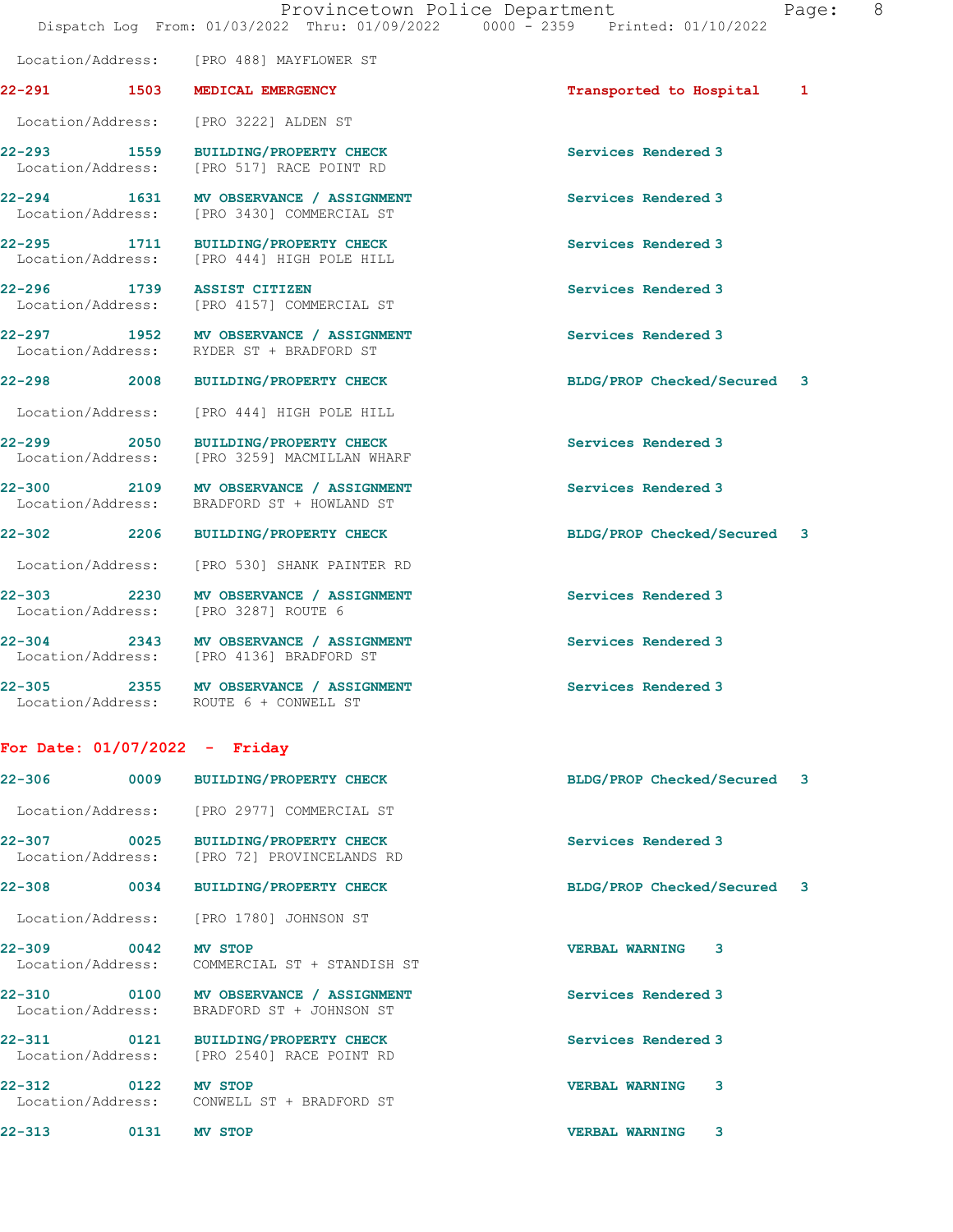|                             |      | Provincetown Police Department<br>Dispatch Log From: 01/03/2022 Thru: 01/09/2022 0000 - 2359 Printed: 01/10/2022 |                             | 9<br>Page: |
|-----------------------------|------|------------------------------------------------------------------------------------------------------------------|-----------------------------|------------|
|                             |      | Location/Address: [PRO 2277] BRADFORD ST                                                                         |                             |            |
| Location/Address:           |      | 22-314 0137 BUILDING/PROPERTY CHECK<br>[PRO 526] RYDER ST EXT                                                    | Services Rendered 3         |            |
|                             |      | 22-315 0152 MV OBSERVANCE / ASSIGNMENT<br>Location/Address: [PRO 2512] JEROME SMITH RD                           | Services Rendered 3         |            |
| 22-316 0220                 |      | BUILDING/PROPERTY CHECK                                                                                          | BLDG/PROP Checked/Secured 3 |            |
| Location/Address:           |      | [PRO 1778] SHANK PAINTER RD                                                                                      |                             |            |
| 22-317 0310                 |      | MEDICAL EMERGENCY                                                                                                | Transported to Hospital     | 1          |
| Location/Address:           |      | [PRO 1892] SHANK PAINTER RD                                                                                      |                             |            |
| 22-318 0314                 |      | <b>BUILDING/PROPERTY CHECK</b>                                                                                   | BLDG/PROP Checked/Secured 3 |            |
| Location/Address:           |      | [PRO 3296] SHANK PAINTER RD                                                                                      |                             |            |
|                             |      | 22-319 0316 BUILDING/PROPERTY CHECK<br>Location/Address: [PRO 2520] PRINCE ST                                    | Services Rendered 3         |            |
| 22-320 0443                 |      | MEDICAL EMERGENCY                                                                                                | Transported to Hospital     | 1          |
| Location/Address:           |      | [PRO 3259] MACMILLAN WHARF                                                                                       |                             |            |
| 22-321<br>Location/Address: | 0449 | MV OBSERVANCE / ASSIGNMENT<br>[PRO 4165] SHANK PAINTER RD                                                        | Services Rendered 3         |            |
| Location/Address:           |      | 22-322 0517 MV OBSERVANCE / ASSIGNMENT<br>SNAIL RD + COMMERCIAL ST                                               | Services Rendered 3         |            |
| 22-323 0532                 |      | MEDICAL EMERGENCY                                                                                                | Transported to Hospital 1   |            |
| Location/Address:           |      | [PRO 3897] CUDWORTH ST                                                                                           |                             |            |
| 22-324<br>Location/Address: |      | 0546 MV OBSERVANCE / ASSIGNMENT<br>[PRO 444] HIGH POLE HILL                                                      | Services Rendered 3         |            |
| 22-325                      |      | 0613 BUILDING/PROPERTY CHECK                                                                                     | BLDG/PROP Checked/Secured 3 |            |
|                             |      | Location/Address: [PRO 1638] COMMERCIAL ST                                                                       |                             |            |
|                             |      | 22-326 0621 PARKING COMPLAINT<br>Location/Address: [PRO 542] SHANK PAINTER RD                                    | Services Rendered 3         | 81         |
|                             |      | 22-327 0741 ASSIST CITIZEN<br>Location/Address: OLD ANN PAGE WAY                                                 | Services Rendered 3         |            |
|                             |      | 22-328 0753 BUILDING/PROPERTY CHECK                                                                              | BLDG/PROP Checked/Secured 3 |            |
| Location/Address:           |      | [PRO 2977] COMMERCIAL ST                                                                                         |                             |            |
| Location/Address:           |      | 22-330 1008 SERVICE CALL - POLICE<br>[PRO 1245] SEASHORE PARK DR                                                 | Services Rendered 3         |            |
| 22-331                      | 1104 | <b>ASSIST CITIZEN</b><br>Location/Address: [PRO 542] SHANK PAINTER RD                                            | Services Rendered 3         |            |
|                             |      | 22-332 1116 SERVICE CALL - POLICE<br>Location/Address: [PRO 106] COMMERCIAL ST                                   | Services Rendered 3         |            |
| 22-333                      |      | 1122 MV COLLISION<br>Location/Address: [PRO 3189] MEADOW RD                                                      | Services Rendered 1         |            |
| 22-335                      |      | 1204 MEDICAL EMERGENCY                                                                                           | Transported to Hospital     | 1          |
|                             |      | Location/Address: [PRO 440] HARRY KEMP WAY                                                                       |                             |            |
| 22-336                      | 1242 | BUILDING/PROPERTY CHECK                                                                                          | BLDG/PROP Checked/Secured 3 |            |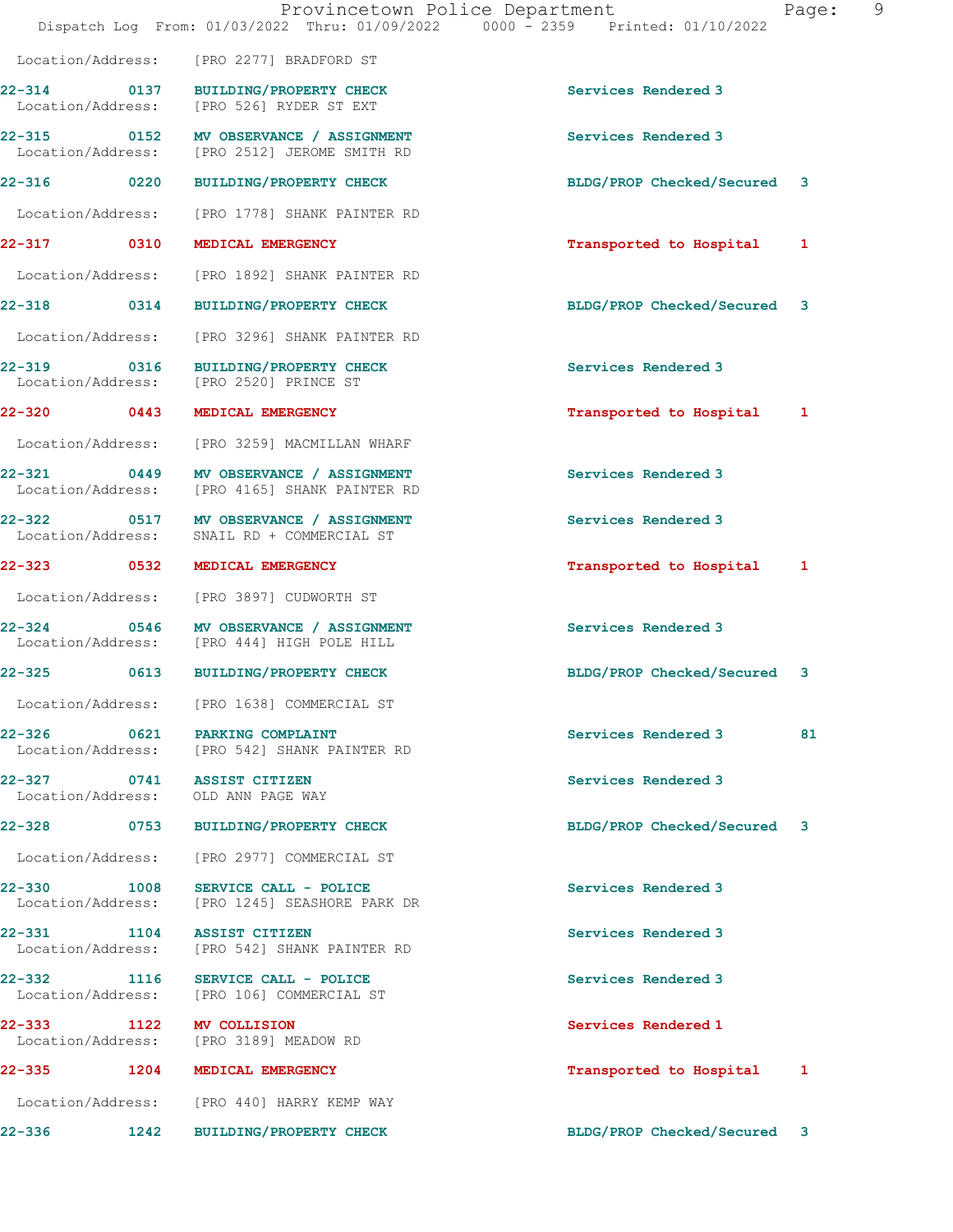Location/Address: [PRO 530] SHANK PAINTER RD

22-337 1324 ANIMAL CALL Services Rendered 2

22-339 1514 SUSPICIOUS ACTIVITY Services Rendered 2 Location/Address: COMMERCIAL ST

Location/Address: [PRO 516] RACE POINT RD

Location/Address: [PRO 4041] BRADFORD ST

22-357 2209 MV STOP VERBAL WARNING 3

 Location/Address: [PRO 1169] WINTHROP ST 22-338 1346 911 - GENERAL Services Rendered 1 Location/Address: [PRO 1566] CONWELL ST

22-340 1529 GENERAL INFO Services Rendered 3 Location/Address: [PRO 542] SHANK PAINTER RD

22-341 1556 BUILDING/PROPERTY CHECK Services Rendered 3

22-342 1558 BUILDING/PROPERTY CHECK Services Rendered 3<br>
Location/Address: [PRO 517] RACE POINT RD [PRO 517] RACE POINT RD

22-343 1650 MV OBSERVANCE / ASSIGNMENT Services Rendered 3 Location/Address: [PRO 4041] BRADFORD ST

22-344 1654 ALARM - FIRE Services Rendered 1 Location/Address: [PRO 2559] COMMERCIAL ST

22-345 1708 ANIMAL CALL Services Rendered 2 Location/Address: [PRO 440] HARRY KEMP WAY

22-347 1936 BUILDING/PROPERTY CHECK Services Rendered 3 Location/Address: [PRO 537] SHANK PAINTER RD

22-348 1939 BUILDING/PROPERTY CHECK Services Rendered 3<br>
Location/Address: [PRO 94] BRADFORD ST [PRO 94] BRADFORD ST

22-349 1939 MV OBSERVANCE / ASSIGNMENT Services Rendered 3 Location/Address: BRADFORD ST + STANDISH ST

22-350 2046 BUILDING/PROPERTY CHECK Services Rendered 3 Location/Address: [PRO 2483] COMMERCIAL ST

22-351 2052 BUILDING/PROPERTY CHECK Services Rendered 3

22-352 2057 BUILDING/PROPERTY CHECK Services Rendered 3 Location/Address: [PRO 2977] COMMERCIAL ST

22-353 2114 MV OBSERVANCE / ASSIGNMENT Services Rendered 3 Location/Address: SHANK PAINTER RD + BROWNE ST

Location/Address: BRADFORD ST + JOHNSON ST

22-355 2150 MV STOP VERBAL WARNING 3 [PRO 413] CONWELL ST

22-356 2156 MV STOP VERBAL WARNING 3 Location/Address: [PRO 37] BRADFORD ST

Location/Address: HENSCHE LN + CONWELL ST

22-358 2245 BUILDING/PROPERTY CHECK Services Rendered 3 Location/Address: [PRO 2540] RACE POINT RD

22-359 2341 MV OBSERVANCE / ASSIGNMENT Services Rendered 3<br>
Location/Address: [PRO 3430] COMMERCIAL ST [PRO 3430] COMMERCIAL ST

22-360 2348 MV OBSERVANCE / ASSIGNMENT Services Rendered 3

22-354 2129 MV OBSERVANCE / ASSIGNMENT Citation / Warning Issued 3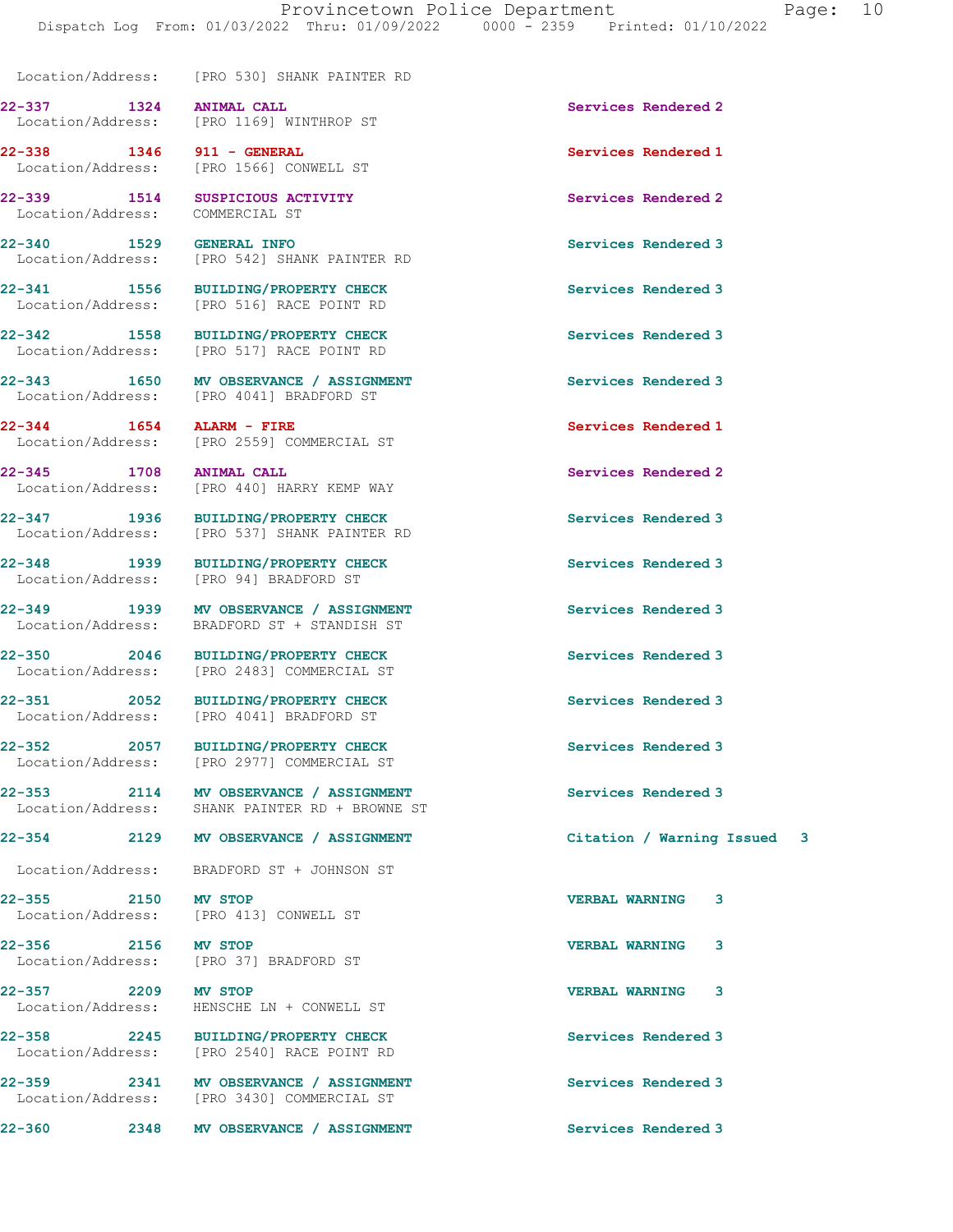For Date: 01/08/2022 - Saturday

Location/Address: BRADFORD ST + HOWLAND ST

|                                  |      | 22-361 0102 BUILDING/PROPERTY CHECK                                                                | BLDG/PROP Checked/Secured 3 |  |
|----------------------------------|------|----------------------------------------------------------------------------------------------------|-----------------------------|--|
| Location/Address:                |      | [PRO 530] SHANK PAINTER RD                                                                         |                             |  |
| 22-362 0102                      |      | <b>BUILDING/PROPERTY CHECK</b>                                                                     | BLDG/PROP Checked/Secured 3 |  |
| Location/Address:                |      | [PRO 2977] COMMERCIAL ST                                                                           |                             |  |
| 22-363 0108<br>Location/Address: |      | BUILDING/PROPERTY CHECK<br>[PRO 2483] COMMERCIAL ST                                                | Services Rendered 3         |  |
|                                  |      | 22-364 0119 MV OBSERVANCE / ASSIGNMENT<br>Location/Address: HIGH POLE HILL + BRADFORD ST           | Services Rendered 3         |  |
| 22-365 0148<br>Location/Address: |      | <b>BUILDING/PROPERTY CHECK</b><br>[PRO 526] RYDER ST EXT                                           | Services Rendered 3         |  |
| 22-366 0210                      |      | BUILDING/PROPERTY CHECK                                                                            | BLDG/PROP Checked/Secured 3 |  |
| Location/Address:                |      | [PRO 3259] MACMILLAN WHARF                                                                         |                             |  |
| 22-367 0214<br>Location/Address: |      | <b>BUILDING/PROPERTY CHECK</b><br>[PRO 488] MAYFLOWER ST                                           | Services Rendered 3         |  |
|                                  |      | 22-368 0233 MV OBSERVANCE / ASSIGNMENT<br>Location/Address: [PRO 3440] ROUTE 6                     | Services Rendered 3         |  |
| 22-369 0238                      |      | BUILDING/PROPERTY CHECK                                                                            | BLD/PROP CHECKED UNSECURE 3 |  |
| Location/Address:                |      | [PRO 3703] ROUTE 6                                                                                 |                             |  |
| 22-370<br>Location/Address:      | 0253 | MV OBSERVANCE / ASSIGNMENT<br>[PRO 447] JEROME SMITH RD                                            | Services Rendered 3         |  |
| 22-371 0506                      |      | BUILDING/PROPERTY CHECK                                                                            | BLDG/PROP Checked/Secured 3 |  |
|                                  |      | Location/Address: [PRO 3296] SHANK PAINTER RD                                                      |                             |  |
| 22-372 0507                      |      | <b>BUILDING/PROPERTY CHECK</b>                                                                     | BLDG/PROP Checked/Secured 3 |  |
|                                  |      | Location/Address: [PRO 1778] SHANK PAINTER RD                                                      |                             |  |
|                                  |      | 22-373 0517 BUILDING/PROPERTY CHECK                                                                | BLDG/PROP Checked/Secured 3 |  |
|                                  |      | Location/Address: [PRO 2539] RYDER ST EXT                                                          |                             |  |
|                                  |      | 22-374 0517 MV OBSERVANCE / ASSIGNMENT<br>Location/Address: [PRO 444] HIGH POLE HILL + BRADFORD ST | Services Rendered 3         |  |
|                                  |      | 22-375 0559 MEDICAL EMERGENCY<br>Location/Address: [PRO 3222] ALDEN ST                             | PATIENT REFUSAL 1           |  |
|                                  |      | 22-376 0605 MV OBSERVANCE / ASSIGNMENT<br>Location/Address: RYDER ST + BRADFORD ST                 | Services Rendered 3         |  |
|                                  |      | 22-377 0607 MV OBSERVANCE / ASSIGNMENT<br>Location/Address: SHANK PAINTER RD + ROUTE 6             | Services Rendered 3         |  |
|                                  |      | 22-378 0636 BUILDING/PROPERTY CHECK<br>Location/Address: [PRO 1952] COMMERCIAL ST                  | Services Rendered 3         |  |
| 22-379                           |      | 0822 HAZARDS                                                                                       | Referred to Other Agency 2  |  |
|                                  |      | Location/Address: NICKERSON ST                                                                     |                             |  |
| 22-381                           | 0948 | HARASSMENT / THREATS                                                                               | SPOKEN TO<br>$\overline{2}$ |  |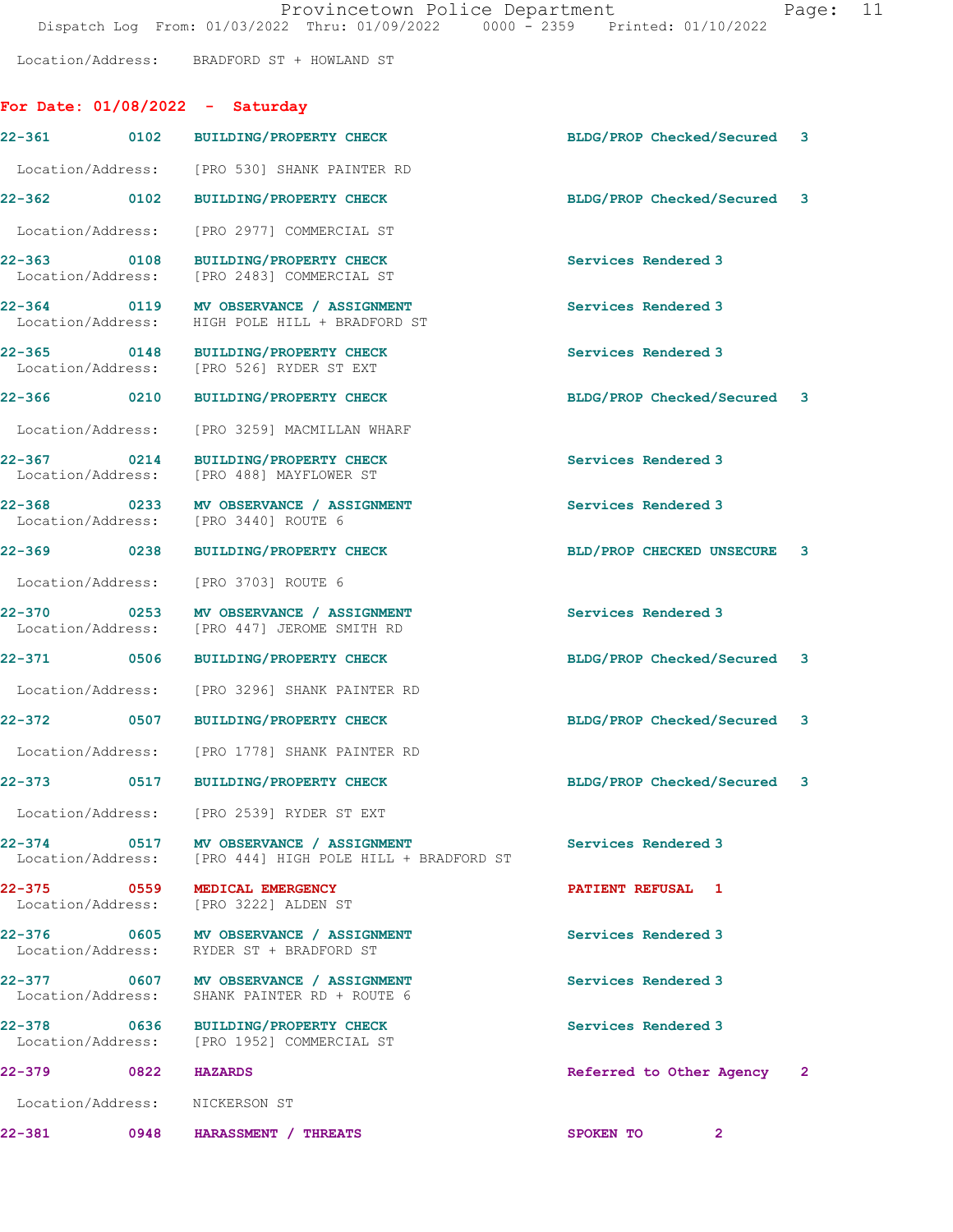22-382 1020 FOLLOW UP Services Rendered 2

Location/Address: [PRO 399] COMMERCIAL ST

Location/Address: [PRO 437] FREEMAN ST

22-383 1106 MEDICAL EMERGENCY 1 22-383 Transported to Hospital 1 Location/Address: [PRO 3222] ALDEN ST 22-384 1155 MEDICAL EMERGENCY 1 22-384 Transported to Hospital 1 Location/Address: [PRO 440] HARRY KEMP WAY 22-385 1206 BUILDING/PROPERTY CHECK Services Rendered 3 Location/Address: [PRO 2483] COMMERCIAL ST 22-386 1207 BUILDING/PROPERTY CHECK Services Rendered 3 Location/Address: [PRO 2206] PILGRIMS LANDING 22-388 1354 MV OBSERVANCE / ASSIGNMENT Services Rendered 3 Location/Address: [PRO 4136] BRADFORD ST 22-390 1528 MV OBSERVANCE / ASSIGNMENT Services Rendered 3 Location/Address: [PRO 447] JEROME SMITH RD 22-391 1528 BUILDING/PROPERTY CHECK Services Rendered 3<br>
Location/Address: [PRO 3259] MACMILLAN WHARF [PRO 3259] MACMILLAN WHARF 22-392 1542 MV OBSERVANCE / ASSIGNMENT Services Rendered 3 Location/Address: ROUTE 6 + SNAIL RD 22-394 1558 MEDICAL EMERGENCY 1988 120 Transported to Hospital Location/Address: [PRO 3977] AUNT SUKEYS WAY 22-396 1633 ASSIST CITIZEN Services Rendered 3 Location: COMMERCIAL ST 22-397 1713 BUILDING/PROPERTY CHECK Services Rendered 3 Location/Address: [PRO 2494] BRADFORD ST 22-398 1747 BUILDING/PROPERTY CHECK Services Rendered 3 Location/Address: [PRO 3430] COMMERCIAL ST 22-399 1803 MV OBSERVANCE / ASSIGNMENT Services Rendered 3 Location/Address: HIGH POLE HILL + BRADFORD ST 22-400 1944 BUILDING/PROPERTY CHECK Services Rendered 3<br>
Location/Address: [PRO 537] SHANK PAINTER RD [PRO 537] SHANK PAINTER RD 22-401 2006 MEDICAL EMERGENCY PATIENT REFUSAL 1 Location/Address: [PRO 1707] BRADFORD ST 22-402 2026 BUILDING/PROPERTY CHECK Services Rendered 3 Location/Address: [PRO 4041] BRADFORD ST 22-403 2030 BUILDING/PROPERTY CHECK Services Rendered 3 Location/Address: [PRO 2977] COMMERCIAL ST 22-404 2035 MEDICAL EMERGENCY **PATIENT REFUSAL** 1 Location/Address: [PRO 3222] ALDEN ST 22-405 2037 MV OBSERVANCE / ASSIGNMENT Services Rendered 3 Location/Address: [PRO 4136] BRADFORD ST 22-406 2058 MV OBSERVANCE / ASSIGNMENT Services Rendered 3 Location/Address: BRADFORD ST + SHANK PAINTER RD 22-407 2156 BUILDING/PROPERTY CHECK Services Rendered 3 Location/Address: [PRO 519] RACE POINT RD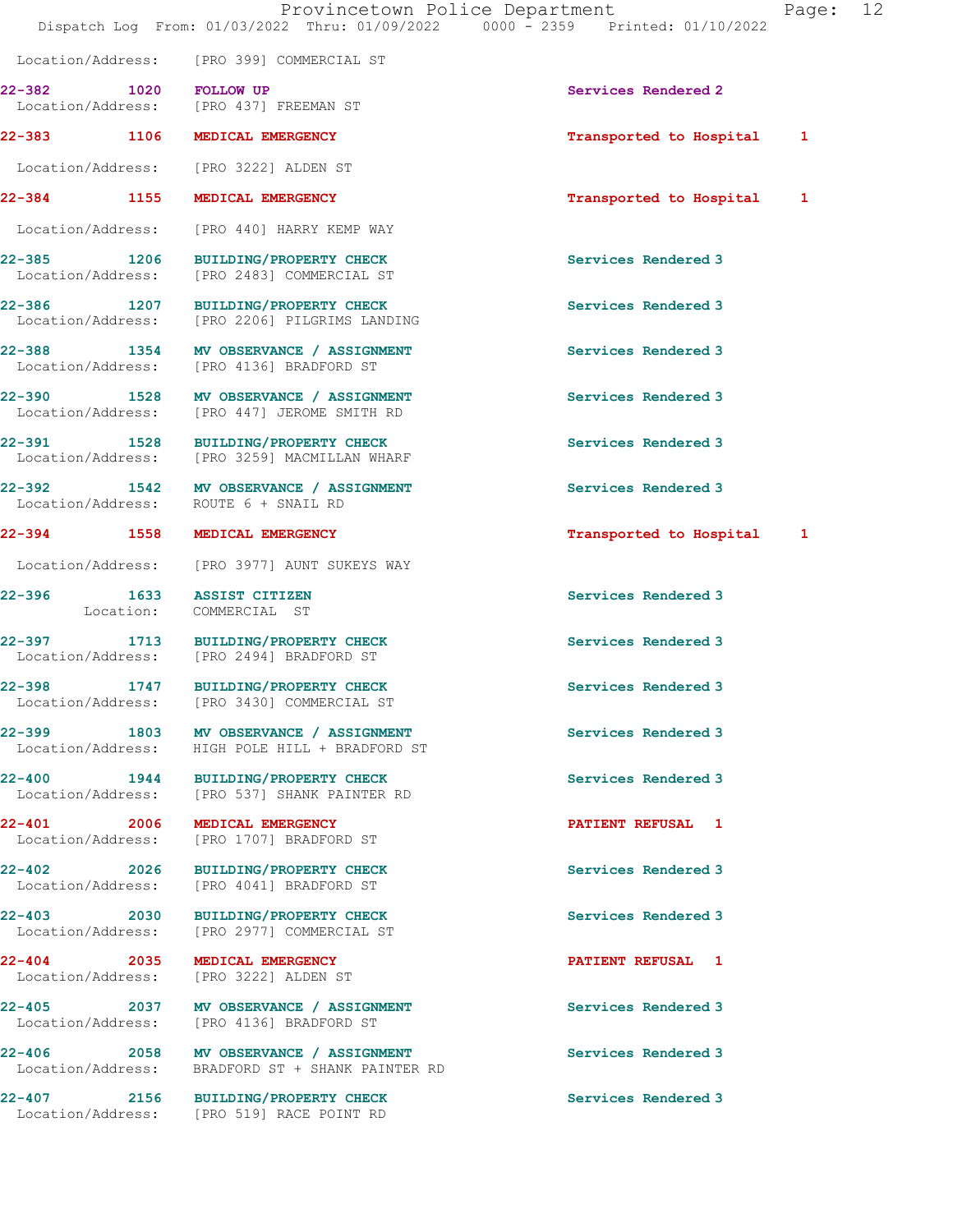|                                 | Provincetown Police Department<br>Dispatch Log From: 01/03/2022 Thru: 01/09/2022 0000 - 2359 Printed: 01/10/2022 |                             | Page: 13 |  |
|---------------------------------|------------------------------------------------------------------------------------------------------------------|-----------------------------|----------|--|
|                                 | 22-408 2207 BUILDING/PROPERTY CHECK<br>Location/Address: [PRO 3259] MACMILLAN WHARF                              | Services Rendered 3         |          |  |
|                                 | 22-409 2217 BUILDING/PROPERTY CHECK<br>Location/Address: [PRO 2481] TREMONT ST                                   | Services Rendered 3         |          |  |
|                                 | 22-410 2229 MV OBSERVANCE / ASSIGNMENT<br>Location/Address: BRADFORD ST + RYDER ST                               | Services Rendered 3         |          |  |
|                                 | 22-411 2346 MV OBSERVANCE / ASSIGNMENT<br>Location/Address: BRADFORD ST + RYDER ST                               | Services Rendered 3         |          |  |
| For Date: $01/09/2022 -$ Sunday |                                                                                                                  |                             |          |  |
|                                 | 22-412 0002 BUILDING/PROPERTY CHECK<br>Location/Address: [PRO 175] COMMERCIAL ST                                 | Services Rendered 3         |          |  |
|                                 | 22-413 0026 BUILDING/PROPERTY CHECK<br>Location/Address: [PRO 526] RYDER ST EXT                                  | Services Rendered 3         |          |  |
| 22-414 0038 BAR CHECK           | Location/Address: [PRO 399] COMMERCIAL ST                                                                        | Services Rendered 3         |          |  |
|                                 | 22-415 0101 BUILDING/PROPERTY CHECK<br>Location/Address: [PRO 3318] CEMETERY RD                                  | Services Rendered 3         |          |  |
|                                 | 22-416 0140 BUILDING/PROPERTY CHECK<br>Location/Address: [PRO 4041] BRADFORD ST                                  | Services Rendered 3         |          |  |
|                                 | 22-417 0145 MV OBSERVANCE / ASSIGNMENT<br>Location/Address: SHANK PAINTER RD + BROWNE ST                         | Services Rendered 3         |          |  |
|                                 | 22-418 0157 BUILDING/PROPERTY CHECK                                                                              | BLDG/PROP Checked/Secured 3 |          |  |
|                                 | Location/Address: [PRO 182] COMMERCIAL ST                                                                        |                             |          |  |
|                                 | 22-419 0529 BUILDING/PROPERTY CHECK                                                                              | BLDG/PROP Checked/Secured 3 |          |  |
|                                 | Location/Address: [PRO 1638] COMMERCIAL ST                                                                       |                             |          |  |
| 22-420                          | 0535 PARK, WALK & TALK<br>Location/Address: [PRO 539] SHANK PAINTER RD                                           | Services Rendered 3         |          |  |
|                                 | 22-421 0610 MV OBSERVANCE / ASSIGNMENT<br>Location/Address: BRADFORD ST + HOWLAND ST                             | Services Rendered 3         |          |  |
|                                 | 22-422 0828 ALARM - GENERAL                                                                                      | BLDG/PROP Checked/Secured 1 |          |  |
|                                 | Location/Address: [PRO 70] BRADFORD ST EXT                                                                       |                             |          |  |
| $22 - 424$ 1002                 | MV OBSERVANCE / ASSIGNMENT<br>Location/Address: [PRO 3440] ROUTE 6                                               | Services Rendered 3         |          |  |
| Location/Address:               | 22-425 1015 ASSIST CITIZEN<br>[PRO 802] COMMERCIAL ST                                                            | Services Rendered 3         |          |  |
| $22 - 426$                      | 1030 PARKING COMPLAINT<br>Location/Address: [PRO 105] COMMERCIAL ST                                              | Services Rendered 3         |          |  |
| 22-427 1047 LOST PROPERTY       | Location/Address: [PRO 542] SHANK PAINTER RD                                                                     | Services Rendered 3         |          |  |
| $22 - 428$                      | 1201 MV OBSERVANCE / ASSIGNMENT<br>Location/Address: [PRO 521] ROUTE 6                                           | Services Rendered 3         |          |  |
|                                 | 22-429 1338 BUILDING/PROPERTY CHECK<br>Location/Address: [PRO 2206] PILGRIMS LANDING                             | Services Rendered 3         |          |  |
| $22 - 430$                      | 1529 BUILDING/PROPERTY CHECK<br>Location/Address: [PRO 3259] MACMILLAN WHARF                                     | Services Rendered 3         |          |  |